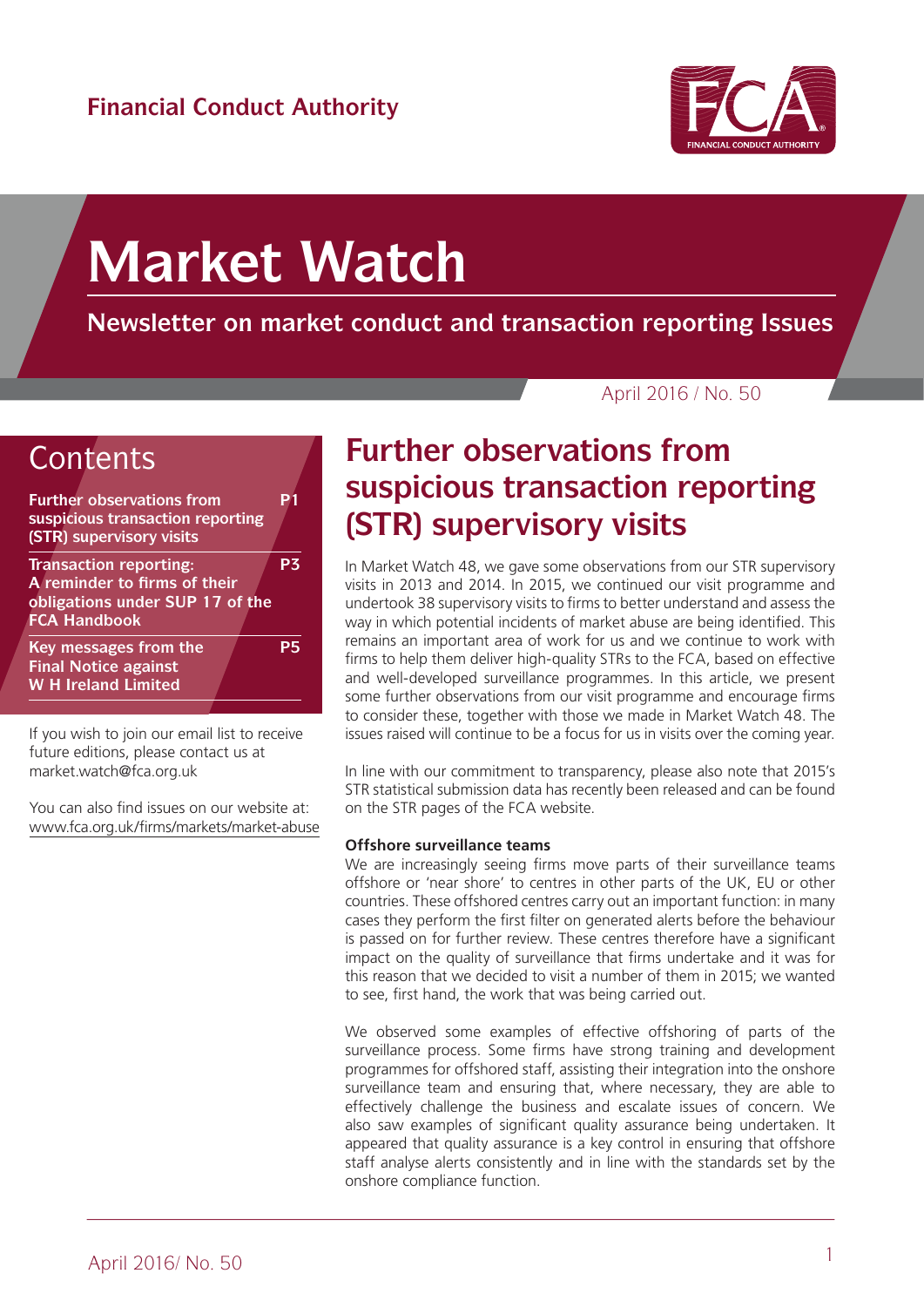In addition, we noted that some firms have an ongoing programme of visits from their central compliance function to the offshored centres, which may contribute to the effective integration of the team into surveillance processes. In some cases, this was as often as monthly and was used as part of the training and development of these staff.

We noted that some firms have service-level agreements in place with their offshored surveillance functions to ensure that work is carried out to a sufficient standard and within an appropriate timeframe. Analysis of the investigative work undertaken within this part of the surveillance process was a material part of our work on these offshored centres, and we noted the importance of giving the offshore team full access to the necessary systems (such as the firm's central data repositories, communications data stores, and market information sources). In addition, we saw good results where analysts performed an investigation on the alerts that went beyond an initial, elementary review. We have seen examples of firms being very prescriptive with analysts and not encouraging them to look beyond the initial alert: for example, a 'wash trade' alert might not ultimately give rise to suspicion of wash trading, but might instead indicate a different potential market abuse, such as potential layering.

### **Independence of market abuse surveillance functions**

Firms are increasingly posing questions to us on visits in relation to how market abuse surveillance functions should fit within the first (front office) and second (compliance) line of defence structure. We have seen many successful examples of firms organising surveillance team structures within the broader compliance model, and we are aware of instances where some transfer of responsibilities may currently be occurring between second line and first line.

Traditionally, we have seen firms positioning their surveillance functions within the second line of defence. Some firms then provide very detailed management information to the first line of defence management in order to stimulate debate and challenge. We have seen many effective examples of this, especially where the first line can add colour, context and further background detail (such as why certain clients or traders may be alerting more than others). Our experience has demonstrated, however, the importance of having a well-resourced and independent second-line surveillance function in order to provide genuine challenge to the business.

Where we have seen certain functions of surveillance being moved from the second line to the first line of defence, we have seen examples of firms inadequately considering the potential conflicts of interest in the positioning of this surveillance. Our experience has shown that the most effective surveillance generally comes from an independent function with a reporting line to senior management that is, as far as possible, non-conflicted. While it is important for the first line to be engaged in the surveillance that is carried out, we have seen examples of its effectiveness being diminished where too much knowledge of the technical details (such as alert logic and parameters, for example) is shared with this area of the business.

It is likely that further work will be undertaken in this area over the forthcoming years and we will be working with firms to establish effective surveillance operating models.

#### **Defensive reporting of STRs**

Firms are increasingly expressing concern to us on visits that they wish to avoid 'defensive' reporting of STRs. This is where the firm is unsure that the activity necessarily leads to a reasonable suspicion of market abuse, but adopts a cautious approach and submits an STR nonetheless. While we acknowledge this view, we have seen examples where firms have potentially set too high a bar for the 'reasonable suspicion' test. These have included instances where firms appear to have sought a level of evidence amounting to proof that market abuse has taken place, as opposed to reasonable suspicion that it may have done. Others have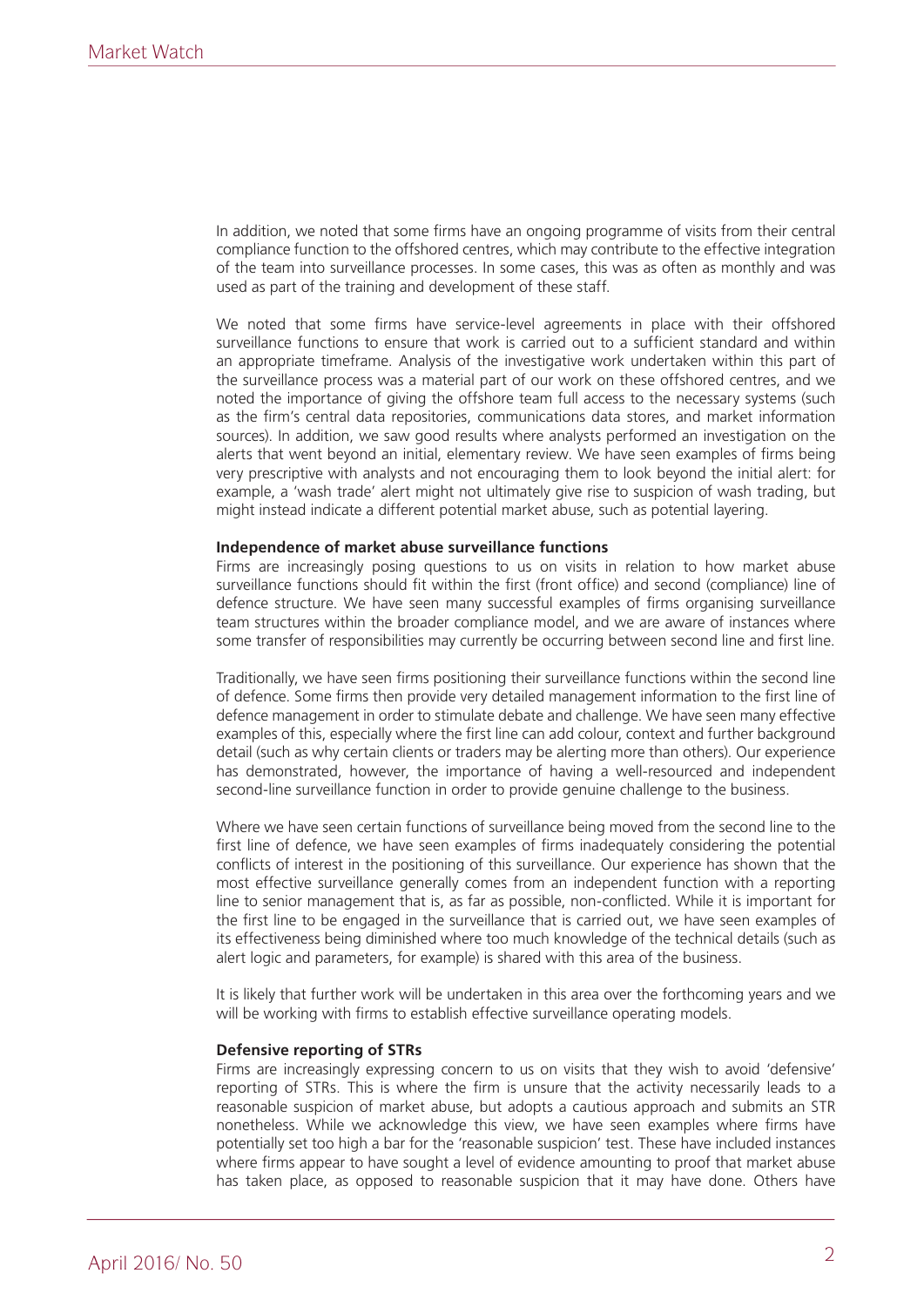included examples where firms appeared to focus their efforts on closing alerts, rather than undertaking an appropriate, balanced review. While we recognise the challenges of applying this test to complex scenarios, we would encourage firms to give careful consideration to how they do so (i.e. how they apply the test) and be cautious of seeking reasons not to submit. We are currently of the view that we receive little to no defensive reporting from the industry and, as stated in Market Watch 48, we believe that there is a general under-reporting across most asset classes. We have a programme of feedback in place for those instances where we believe a submitted STR may have not met the 'reasonable suspicion' test and firms can expect to hear from us if we believe this may be the case.

### **Suspicious transaction and order reports (STORs)**

The EU's Market Abuse Regulation (Regulation EU/596/2014 – MAR) will further develop the requirements for firms and other persons to submit details of suspicious transactions – and now orders and attempted behaviours as well – to the FCA. We intend to supervise the STOR regime in much the same way that we currently supervise the STR regime, and urge firms to continue to consider the observations here, and in Market Watch 48, when designing the surveillance required under MAR.

The most obvious change for firms will be the introduction of a new form for STORs for use from 3 July 2016. This form will be provided within our CONNECT system, which is currently used for authorisations and approved persons applications. We will be issuing further communications regarding this between now and July.

In the meantime, we thank firms for their cooperation on our supervisory visits and we look forward to meeting more of you in the coming year.

## **Transaction reporting: A reminder to firms of their obligations under SUP 17 of the FCA Handbook**

Firms are reminded of their obligation to submit transaction reports as per the requirements set out in SUP 17 and the Transaction Reporting User Pack ([TRUP\)](http://www.fca.org.uk/static/documents/finalised-guidance/fg15-03.pdf) 3.1 Section 4. Transaction reports should be complete and accurate ([TRUP](http://www.fca.org.uk/static/documents/finalised-guidance/fg15-03.pdf) 3.1 section 4.1).

Transaction reports are an essential tool that the FCA uses to detect market abuse. Our ability to do this is directly affected by poor-quality data in the transaction reports that firms submit to us. Transaction reports containing poor-quality data also impact the work of other European Competent Authorities in this area, as a significant proportion of the transaction reports that we receive from firms are forwarded on to them via ESMA's Transaction Reporting Exchange Mechanism (TREM). Where appropriate, we also share the transaction reporting data with other regulatory bodies, such as the Bank of England.

Even though the transaction reporting regime under MiFID I is now well established, we continue to see some firms submitting transaction reports containing poor-quality data. The ability of firms to submit accurate and complete transaction reports is essential if they are to be in a strong position to meet the more complex requirements of MiFID II and MiFIR. In the interim period until the new regulations apply, we expect firms to provide accurate and complete transaction reports under the current regime.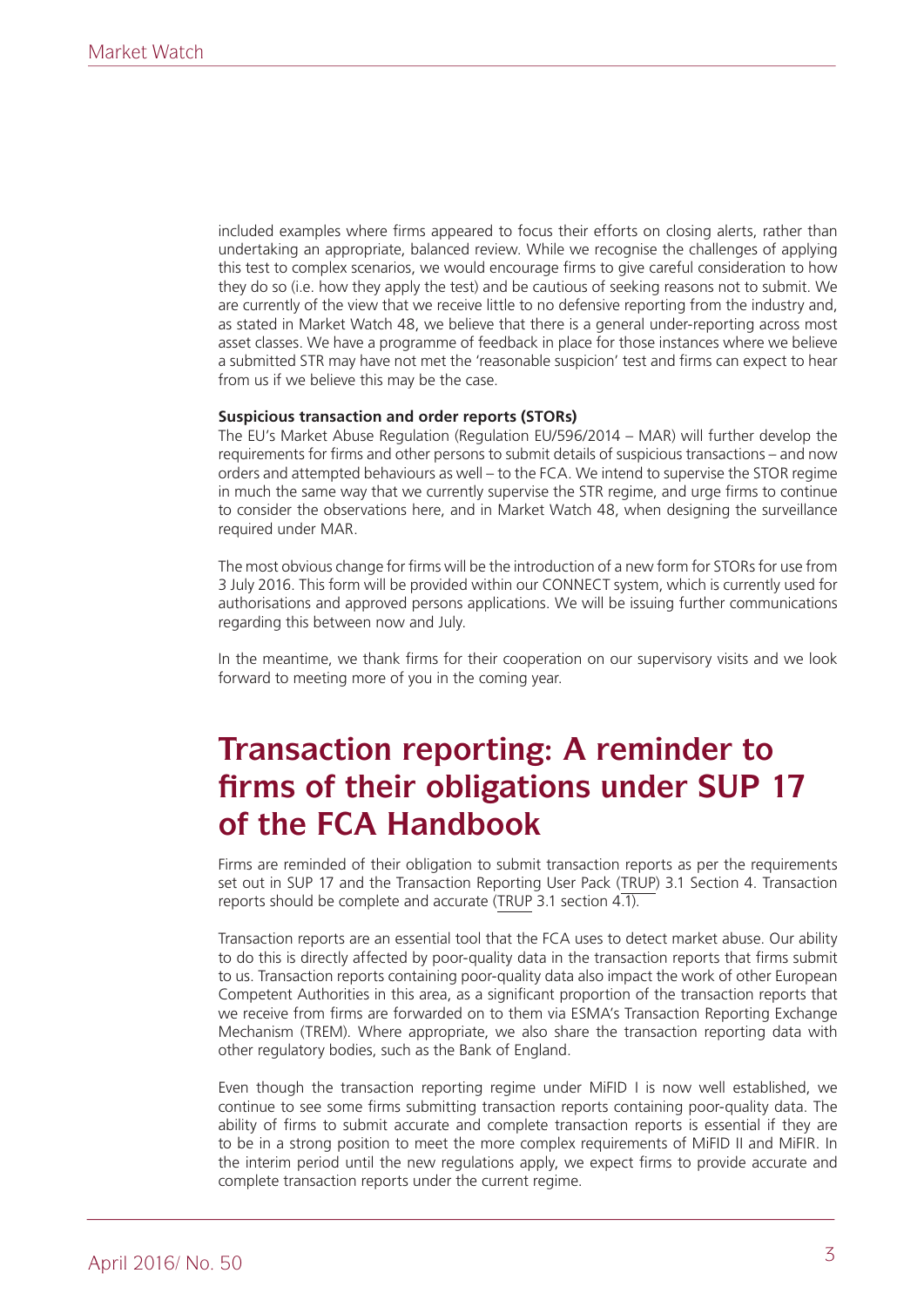To further monitor data quality, TMU carry out periodic sampling to monitor the quality of transaction reports submitted. As shown below in **Figure 1**, we continue to see high numbers of inaccurate transactions reported.





**Quantity of Data Quality Alerts** 

| Data quality alert                                         | <b>Description</b>                                                                                                                                                        |
|------------------------------------------------------------|---------------------------------------------------------------------------------------------------------------------------------------------------------------------------|
| Late reporting of transaction*                             | Where firms send transaction reports after T+1.<br>which is the required timescale.                                                                                       |
| Central counterparty transaction using<br>'XOFF' MIC code* | Where the transaction was executed on any<br>trading venue and the transaction is not an OTC<br>derivative, the correct Market Identifier Code<br>(MIC) must be provided. |
| Default time used instead of trade time*                   | The time at which the transaction took place<br>in UK time should be reported, unless it is<br>unavailable.                                                               |
| Quantity is less than 1*                                   | This field must contain the volume ( <i>i.e.</i> units) of<br>the transaction.                                                                                            |
| Unit price missing*                                        | This field should contain the traded price of the<br>financial instrument.                                                                                                |

### **\*For clarification of the above alerts, please refer to SUP 17 and/or TRUP v3.1.**

Our commitment to ensuring that the quality of transaction reports remains unchanged and we continue to focus specialist supervisory efforts on this.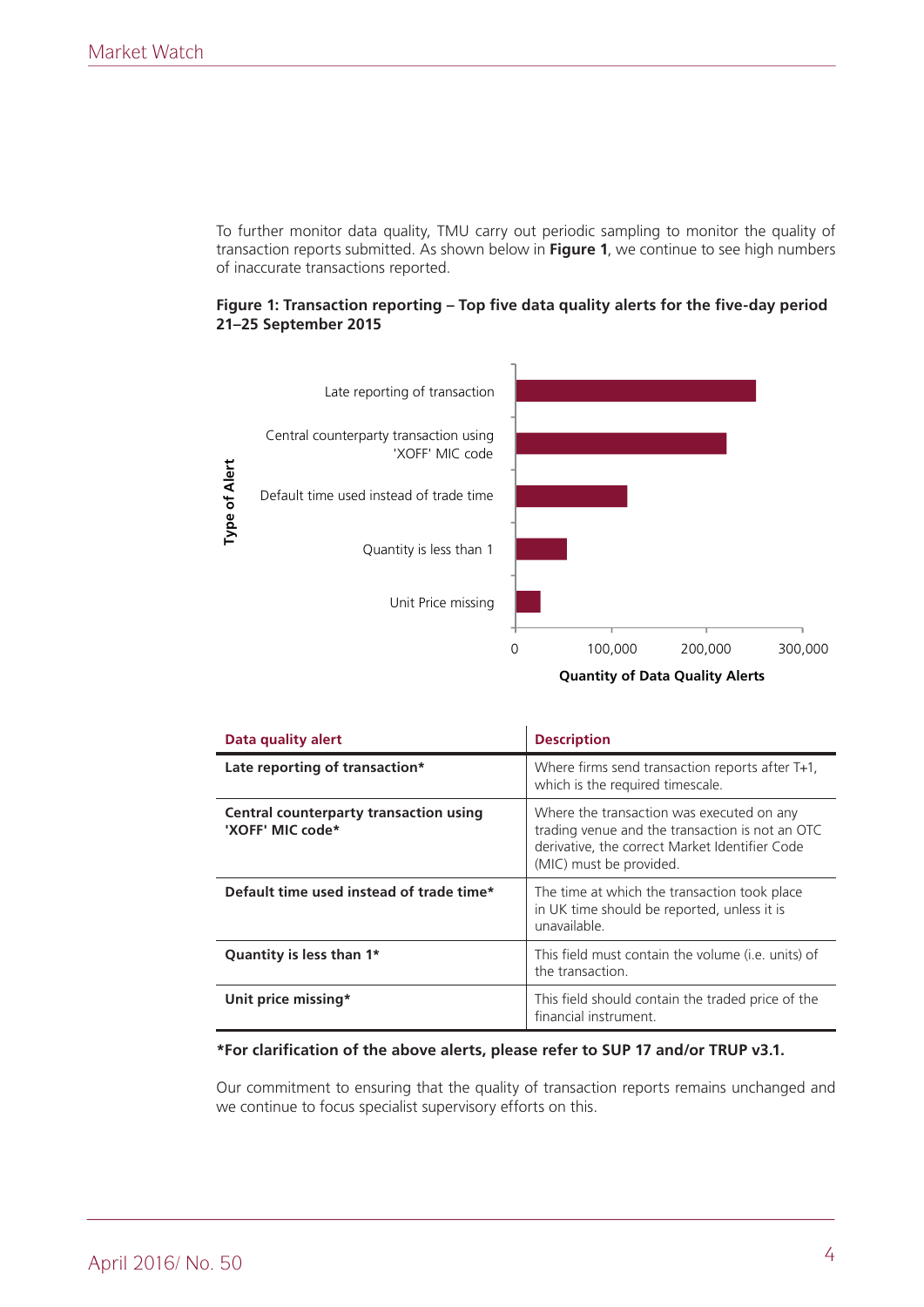### **Key messages from the Final Notice against W H Ireland Limited**

### **Summary**

On 23 February 2016, the FCA issued a Final Notice<sup>1</sup> against W H Ireland Limited, an FCAauthorised firm. The Final Notice was, in part, in respect to breaches of Principle 3 of the Principles for Businesses in our Handbook, which requires a firm to take reasonable care to organise and control its affairs responsibly and effectively, including having in place adequate risk management systems. The firm was fined £1,200,000 and its Corporate Broking Division was restricted from taking on new clients for 72 days. Had the firm not settled with the FCA, the fine would have been £1,500,000 and the restriction would have been for 90 days.

The Final Notice was issued due to the firm's failure to put in place effective systems and controls to protect against the risk of market abuse occurring in a defined period in 2013.

#### **Why this is important**

The Final Notice makes clear that 'Market abuse is serious and undermines confidence in the integrity of the UK financial services sector. The first line of defence in the fight against market abuse is the systems and controls that firms have in place to protect against, detect and help prevent it, including comprehensive compliance oversight, robust governance, and adequate training.'

Generally, the UK market abuse regime applies to all persons, including all regulated firms. However, the messages in the Final Notice apply, in particular, to any regulated firm that has access to inside information; that trades for its proprietary account, and/or for the account of its clients; and/or that permits staff to undertake personal account dealing. Note that the situation at W H Ireland was particularly concerning because the firm's systems and controls showed deficiencies across a wide variety of business lines, increasing the risks of abuse both within the firm and externally.

Firms that undertake a broad range of business need to be particularly vigilant to the risks of market abuse. Risks are created by having access to inside information through relationships with issuer clients, internal research analysts, or large client orders, or by being wall-crossed by external advisers. These risks can be exacerbated by poor controls around proprietary trading, such as market making, staff personal account dealing, and client dealing.

Robust controls, such as strong information barriers, well-managed PA dealing policies, proprietary trading monitoring, and client trading surveillance can mitigate some the risks of abuse occurring.

### **Considerations for firms**

Firms should have a good understanding of the risks that are relevant to their businesses, as well as strong controls for mitigating those risks. The weaknesses identified in the Final Notice should act as a catalyst for firms to consider whether their own controls are fit for purpose, as well as offering examples that regulated firms can use to assess their own systems and controls. Firms should also consider the recommendations made in the recent FCA review of how firms manage confidential and inside information.2

<sup>1</sup> www.fca.org.uk/your-fca/documents/final-notices/2016/wh-ireland

www.fca.org.uk/your-fca/documents/thematic-reviews/tr15-13